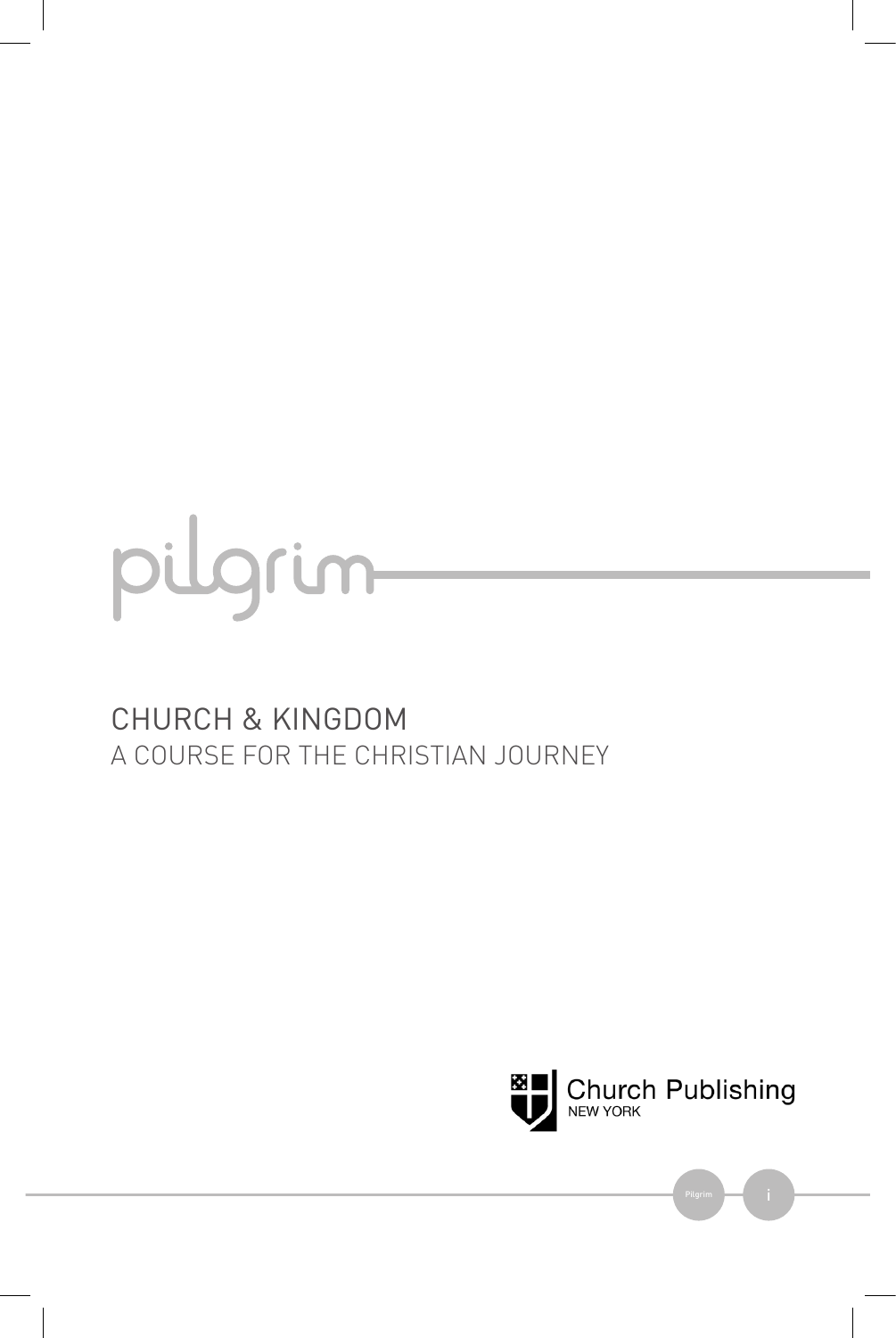SESSION ONE: PRAYING THROUGH LIFE

# pulgrum

In this session we look at the importance of prayer, particularly daily prayer as foundational for the Christian life.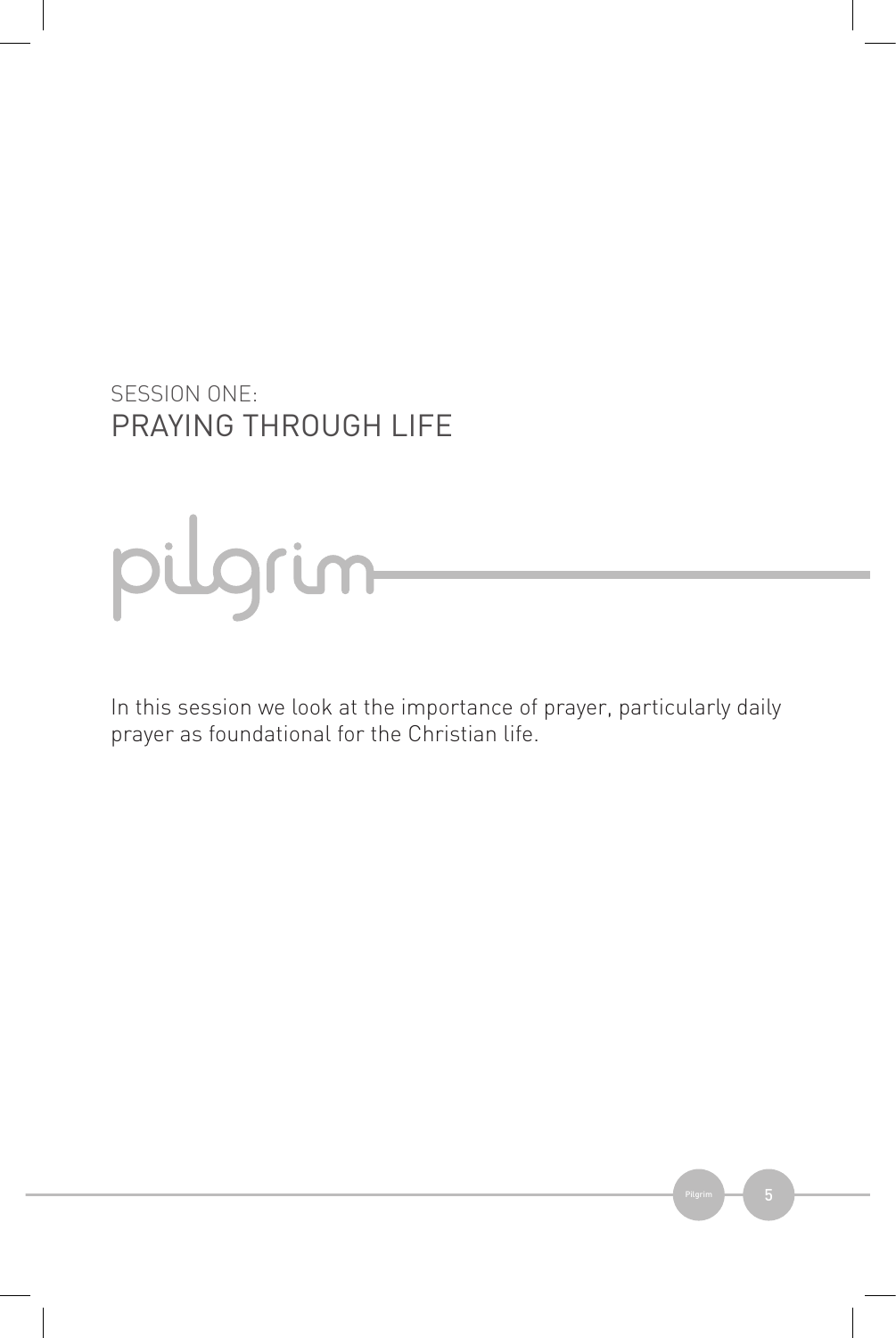## Opening Prayers

My soul proclaims the greatness of the Lord, my spirit rejoices in God my Savior; he has looked with favor on his lowly servant.

From this day all generations will call me blessed; the Almighty has done great things for me and holy is his name.

He has mercy on those who fear him, from generation to generation.

He has shown strength with his arm and has scattered the proud in their conceit,

Casting down the mighty from their thrones and lifting up the lowly.

He has filled the hungry with good things and sent the rich away empty.

He has come to the aid of his servant Israel, to remember his promise of mercy,

The promise made to our ancestors, to Abraham and his children for ever.

LUKE 1:46-55

**Glory to the Father and to the Son and to the Holy Spirit; as it was in the beginning is now and shall be for ever. Amen.**

Loving God, shine the light of your gospel in and through my life each day; help me to live as a disciple of Christ, an ambassador for peace, and a sign of your loving presence in the world. **Amen.**

puarum 6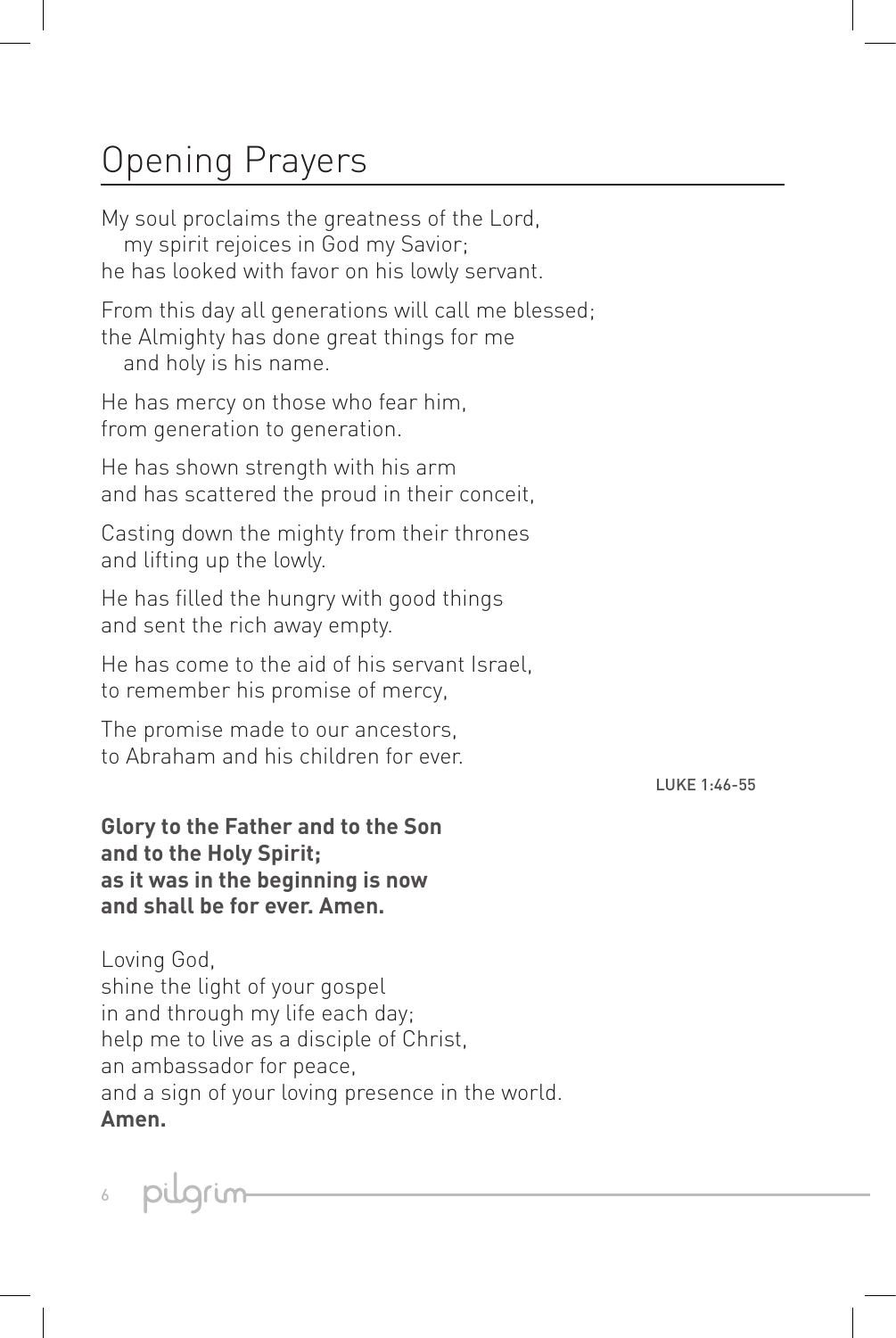#### **Conversation**

**Of the different names that the Bible gives to describe following Jesus—follower, disciple, apostle, Christian—which one makes most sense to you? What ingredients make up a good Christian life?** 

## Reflecting on Scripture

### **Reading**

I waited patiently for the LORD; he inclined to me and heard my cry.

2 He drew me up from the desolate pit, out of the miry bog, and set my feet upon a rock,

making my steps secure.

3 He put a new song in my mouth, a song of praise to our God.

Many will see and fear, and put their trust in the LORD.

<sup>4</sup>Happy are those who make the Lorp their trust, who do not turn to the proud, to those who go astray after false gods.

<sup>5</sup>You have multiplied, O Lorp my God, your wondrous deeds and your thoughts towards us;

none can compare with you. Were I to proclaim and tell of them, they would be more than can be counted.

6 Sacrifice and offering you do not desire, but you have given me an open ear. Burnt offering and sin offering you have not required. 7 Then I said, "Here I am; in the scroll of the book it is written of me.

8 I delight to do your will, O my God; your law is within my heart." PSALM 40:1-8

#### **Explanatory note**

The word "happy"used in this passage is translated sometimes as "blessed." Blessed has a much richer meaning than just "happy" and suggests that our joy will come from being blessed by God.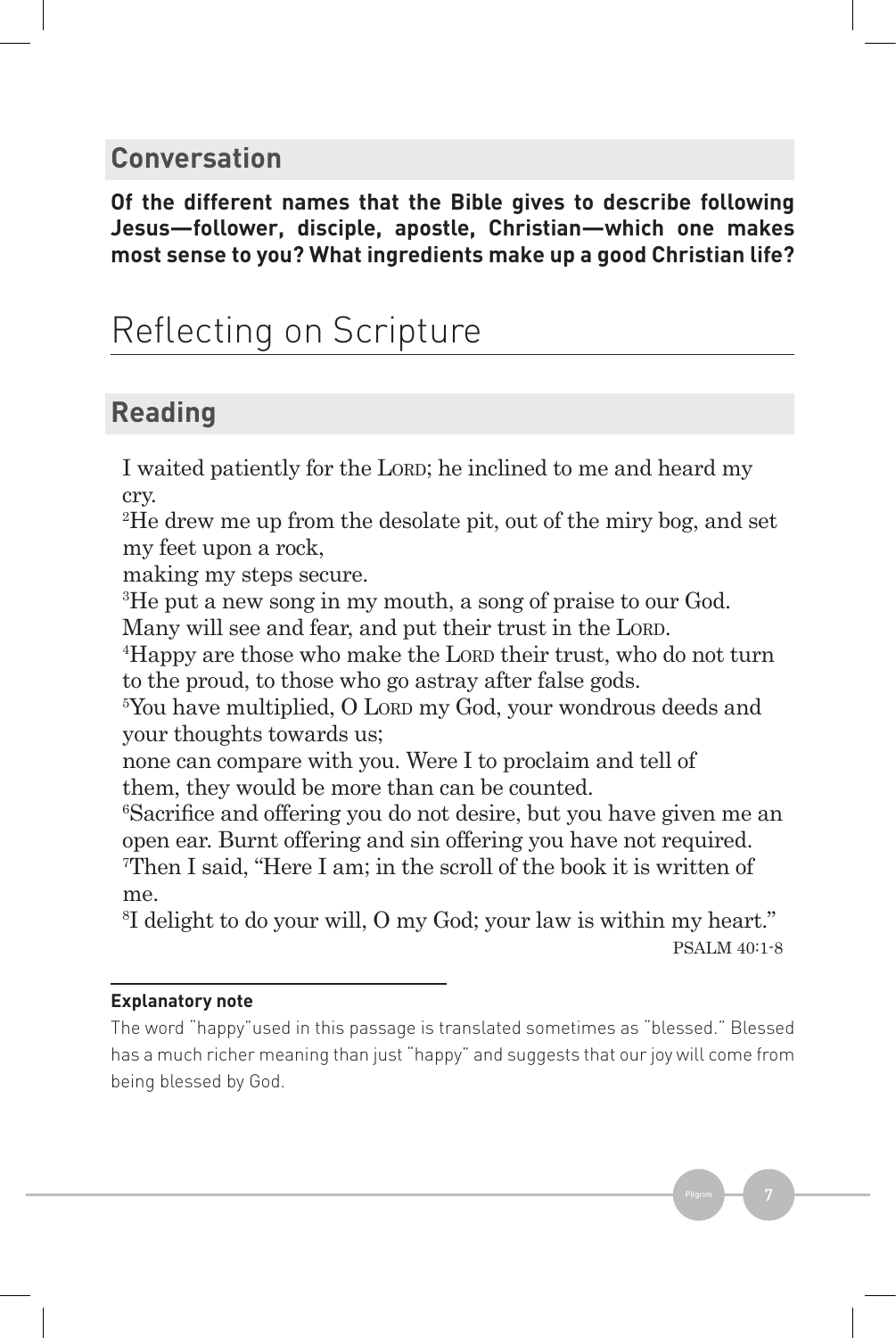"Sacrifice" refers to the primary form of Old Testament worship, which involved bringing animals to the Temple to offer to God. Burnt offerings (or holocausts) and sin offerings were different aspects of this kind of worship. Even then, however, people recognized that sacrifice was not entirely what God wanted—delighting in God's word was far more important.

- Read the passage through once.
- Keep a few moments' silence.
- Read the passage a second time with different voices.
- Invite everyone to say aloud a word or phrase that strikes them.
- Read the passage a third time.
- Share together what this word or phrase might mean and what questions it raises.

**Reflection** stephen cottrell

#### **A Monday morning faith**

What the Church does on Monday morning is just as important as what the Church does on Sunday morning. On Sunday morning it is obvious we are the Church. We are gathered together to worship God and to enjoy community together. A disciplined commitment to this aspect of our Christian life is vital. We should not leave it to chance or whim.

But on Monday morning we are still the Church. Now we are dispersed to our homes, our neighborhoods, our places of work and leisure. It is here that we are called to be the presence of Jesus, ministering

*The Church isn't the building we gather in.*

in and for his world today. The Church isn't the building we gather in. The Church is the people of God. The Bible even says we are the body of Christ, each with a part to play in God's ministry and mission. Therefore we also need some sort of disciplined commitment to what

it means to live as a Christian in today's world. This will affect our family life and all our relationships. It will affect our priorities and how we use our available resources of time, talents, and money. It will change

pulgrum

8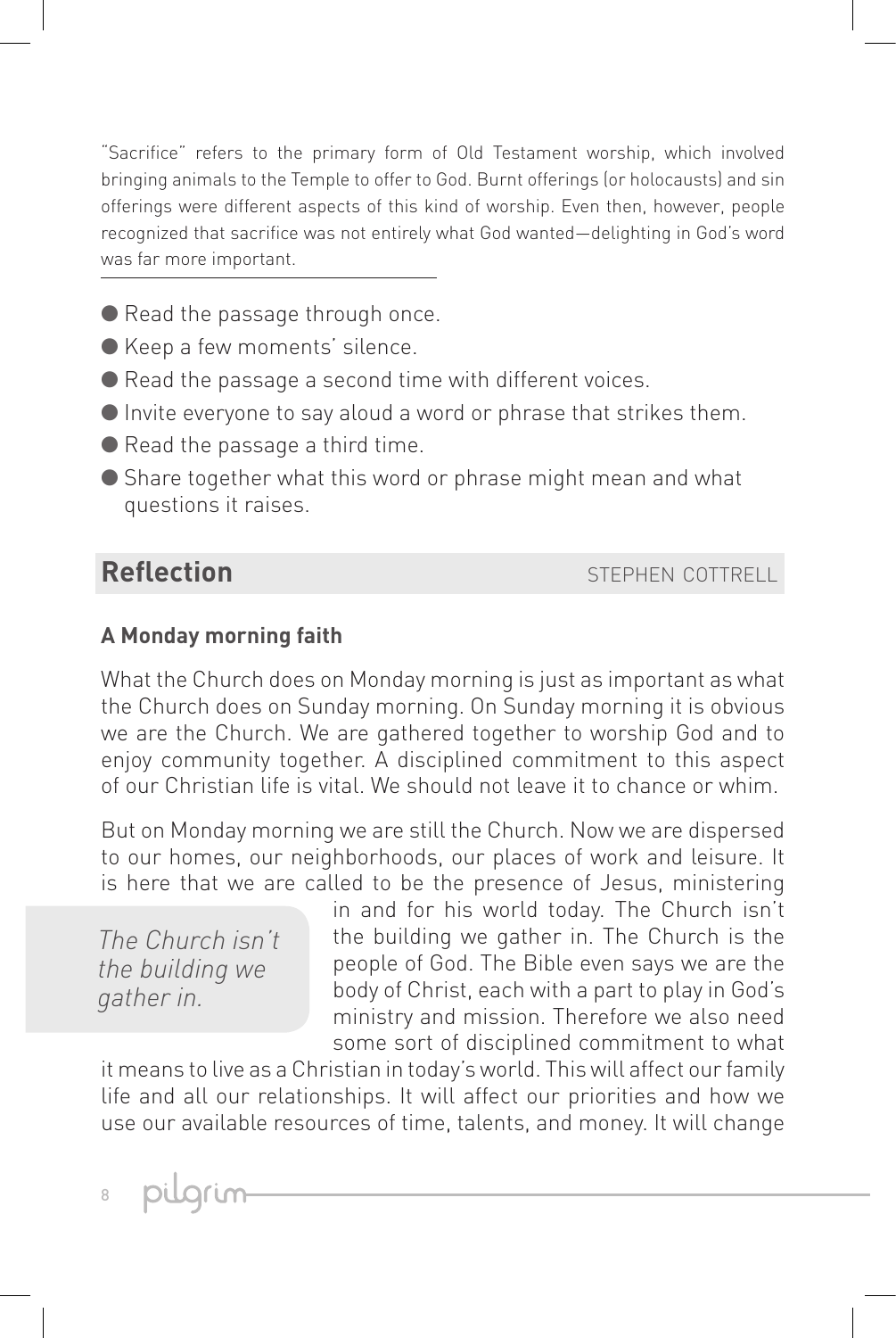and shape our attitude to work and leisure, and also to the big issues of justice and peace that affect our world. You can't be a Christian for part of your life. Christian faith cannot exist in a compartment. It is either about the whole of life or it is not really about life at all.

To be sure, it takes a lifetime to allow God to so reveal God's presence within us that the whole of our life is lived to God's praise and glory and for the building of the kingdom. But by happy coincidence, a lifetime is precisely what each of us has been given. The aim of the Christian life is to live this lifetime as a member of God's Church—that is, the community of men and women centered around Jesus and being his presence in the world—and living and witnessing for the values and aspirations of God's kingdom as we have been shown them by Jesus, particularly in his teaching on the kingdom in the Beatitudes that is explored in another *Pilgrim* module.

#### **In short**

What we do on Monday morning is as important as what we do on Sunday morning. How we live as Christians affects the whole of our lives.

## **For discussion**

- How does your church on Sunday help and equip you for your Christian life on Monday? What more could be done?
- What have you found the hardest part of living the Christian life Monday to Friday?

#### **Discipline and desire**

At the heart of this living out of the Christian vocation each day is prayer. There are many different ways of praying, and this is also explored in another *Pilgrim* module, but prayer is essential and foundational for every aspect of the Christian life. Just as a flower opens its petals to the sun on a new day, so the Christian opens herself to God in prayer. Just as the flower receives energy from the sun's heat, so the Christian is sustained and nourished by God.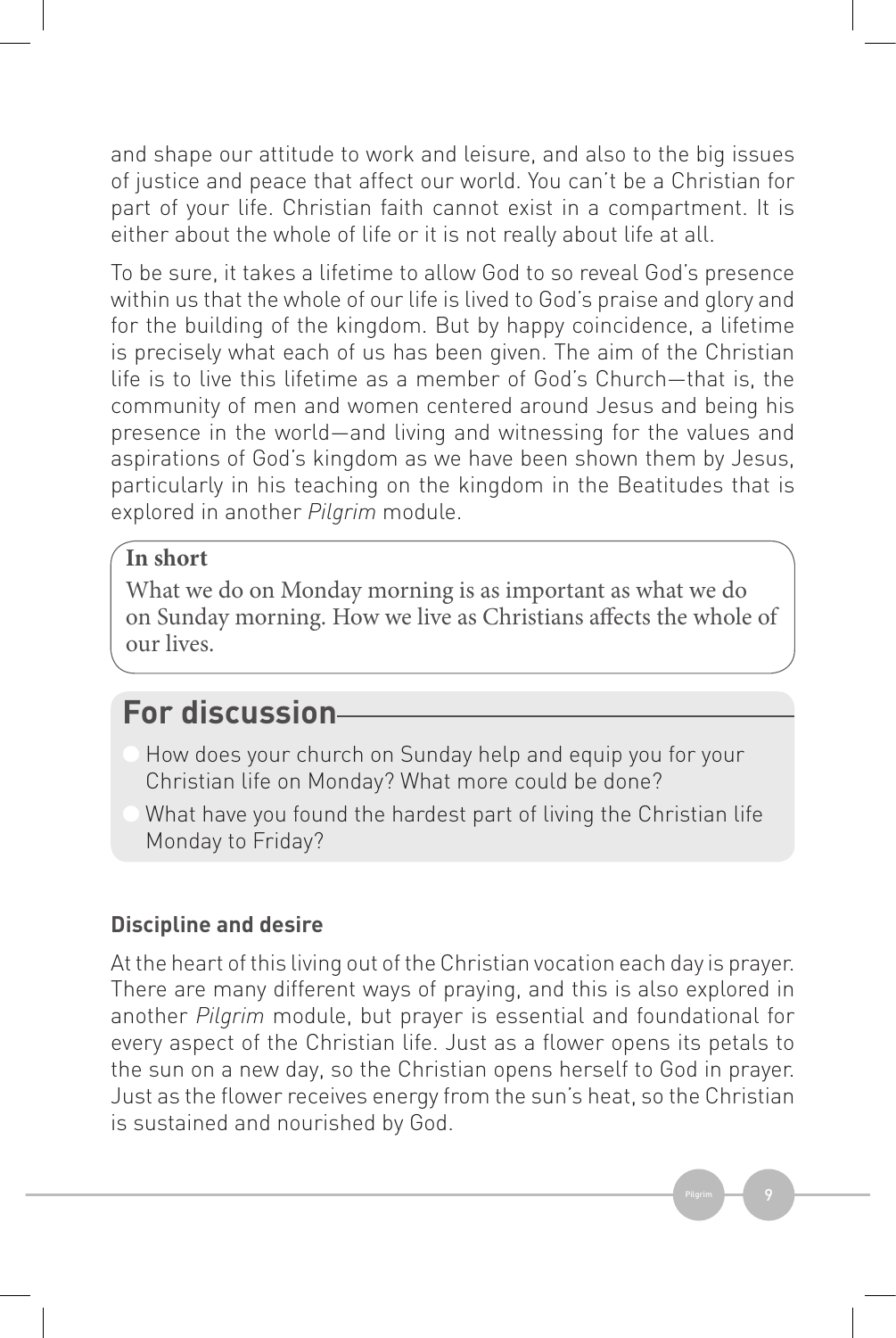We therefore need to pray each day. Just as we would not last long if we stopped eating, so the Christian life cannot be sustained for long without praying. When we pray we are in communion with God. And the

*We need to pray each day.* art of joyful, Christian living is to find that way of praying that is right for us—which may change as we change and develop—and then weave the disciplines of prayer into daily life. For some this will mean time set aside for prayer. For others,

rather than carving out a special time, the rhythms and routines of an existing daily schedule will present natural opportunities of prayer.

So pray as you walk the dog, wait on the platform for the train, or as you take your morning shower. For some, prayer will be silent and watchful. For others, it will be conversational. For others, it will be prayers from the Book of Common Prayer or books of well-loved prayers. It should always be rooted in the meditation of Scripture, and we hope the way we have reflected on the Bible at the beginning of each *Pilgrim* session will have already helped you to pray this way. And if you are absolutely stuck and don't know where to start, say grace before meals. This simple thanksgiving for God's provision will begin to weave prayer into daily life.

But all this does need discipline. There will be times when we have a great desire for God and a great desire for prayer. But there will also be dark and barren times when God feels absent. It is the discipline of daily prayer that will sustain us through a lifetime of Christian living. Like the psalmist, we will be able to sing God's praises even in the midst of trouble. This putting together of a discipline about our spiritual life and other aspects of our Christian vocation is sometimes called a rule of life. In this module we are encouraged to think what this might look like for us.

#### **In short**

Living out our daily lives as Christians involves setting aside time to spend in God's presence through prayer.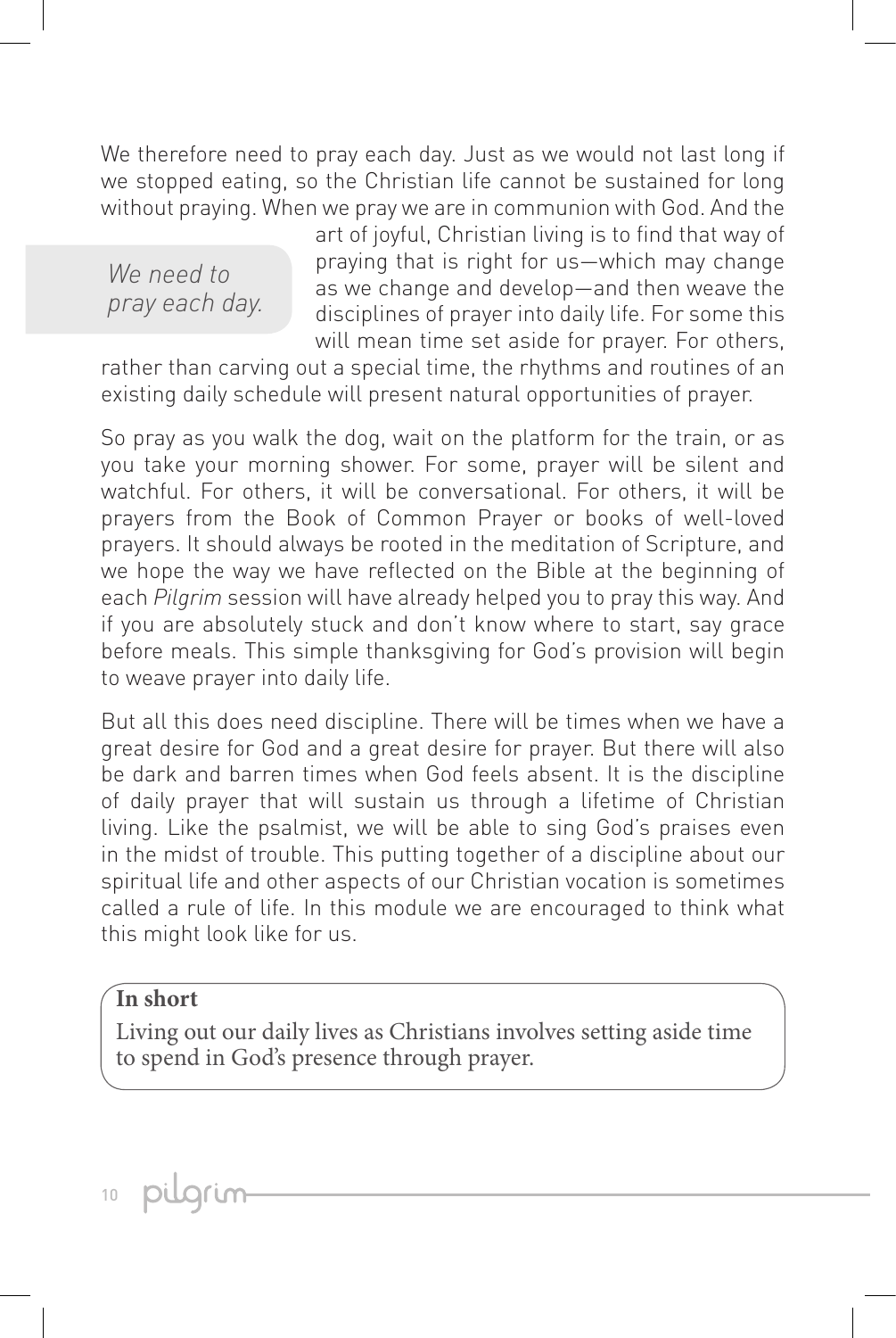## **For discussion**

- What ways of praying work best for you?
- How has your prayer changed and developed as you have taken part in the *Pilgrim* course?
- What elements do you think should be included in a rule of life, and how would a daily discipline about some of these things help you in your Christian vocation?

## Journeying On

During this next week, think about your daily pattern of prayer and Bible reading. Make a note of when you pray and what works for you. Try out different things. Be ready to report back next time.

## Concluding Prayers

Jesus, Lord of time, **hold us in your eternity.** Jesus, image of God, **travel with us the life of faith.** Jesus, friend of sinners, **heal the brokenness of our world.** Jesus, Lord of tomorrow, **draw us into your future.**

**God of our pilgrimage, you have led us to the living water: refresh and sustain us as we go forward on our journey, in the name of Jesus Christ our Lord. Amen.**